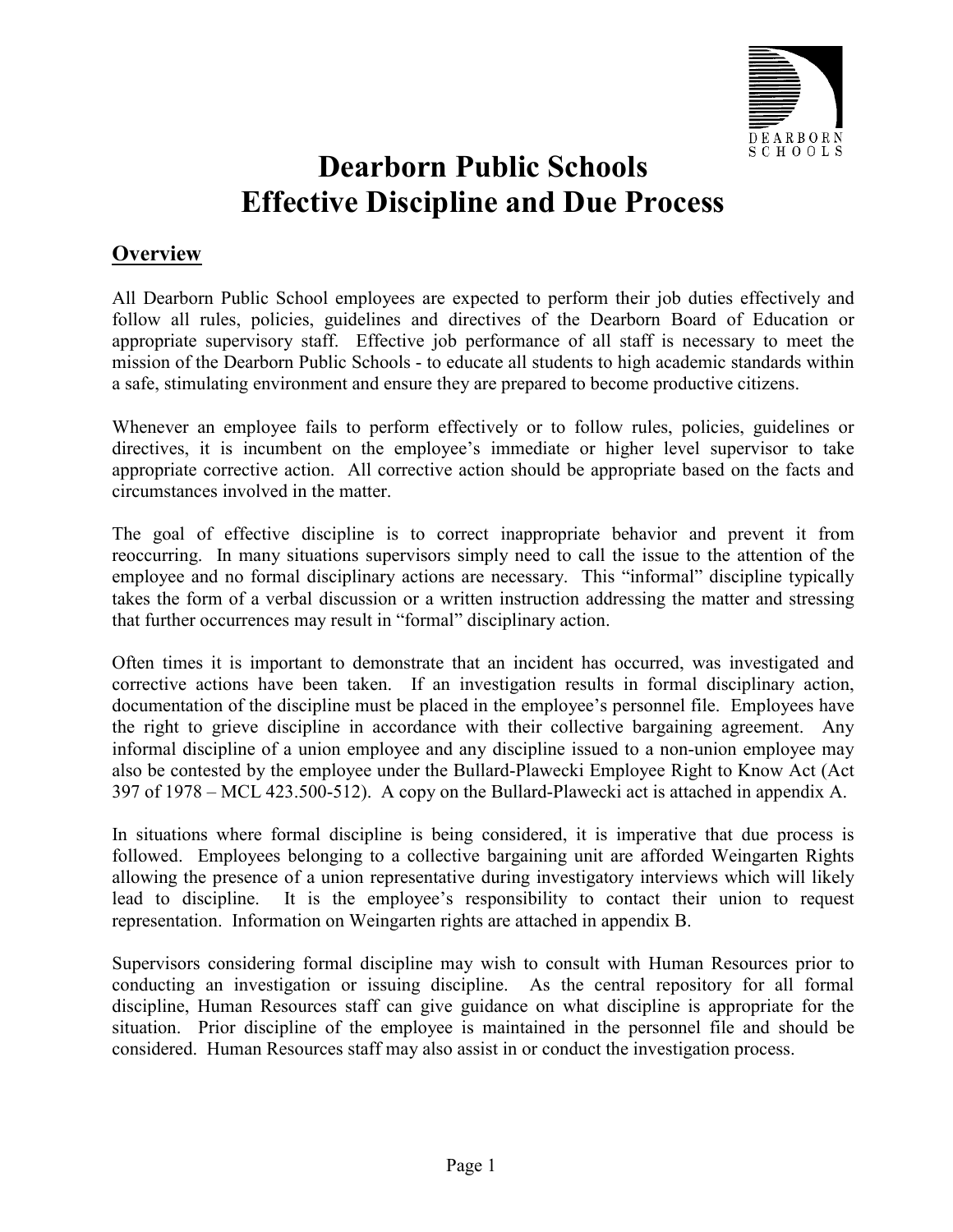In accordance with district policy the Human Resources Office is responsible for coordinating investigations of harassment complaints. Human Resources may also be asked to investigate other high profile cases.

In situations where discipline may result in suspension or termination, all non-probationary employees are to be provided a pre-disciplinary hearing in accordance with the Cleveland Board of Education v. Loudermill Supreme Court case. Human Resources **shall** be involved in any predisciplinary hearing that could lead to suspension or termination. Information on Loudermill rights are attached in Appendix C.

## **Basic Concepts**

Discipline is prompt – Employee problems should be addressed quickly. Supervisors should avoid unnecessary delay and should not stack multiple infractions into one disciplinary action unless multiple infractions happen in close proximity. The sooner the issues are addressed the more opportunity the employee will have to avoid future occurrences. Supervisors should balance the need to afford prompt discipline with the need to conduct a thorough investigation.

Discipline is proportionate – First discipline should be progressive unless the occurrence giving rise to the discipline is serious enough to warrant stronger action right away. In many cases the employee will receive informal corrective action such as coaching or instructional memos. Employees who fail to conform after notice should receive progressively stronger discipline moving from non-punitive written reprimands through to punitive measures. Punitive measures include various levels of suspension and potentially termination. In considering the level of discipline the supervisor should take into consideration the seriousness of the infraction, prior discipline for similar or related rule violations and other factors. Other factors to consider are direct harm to students or others, a willful disregard for rules or gross negligence.

#### **Progressive Disciplinary Levels:**

- Coaching/Counseling Informal No record in personnel file
- Meeting Confirmation Memo  $-$  A record of a meeting where an incident was discussed but did not result in formal discipline – written documentation placed in personnel file
- Verbal warning (with written documentation) Copy to personnel file
- Written reprimand Copy to personnel file
- Disciplinary time off of 1-3 Days Copy to personnel file
- Disciplinary time off of 5-14 days Copy to personnel file
- Disciplinary time off of up to  $30 \text{ days} \text{Copy}$  to personnel file
- Demotion or involuntary transfer
- **Termination Copy to personnel file**

**NOTE** - There is no requirement that each level of discipline must move one step at a time.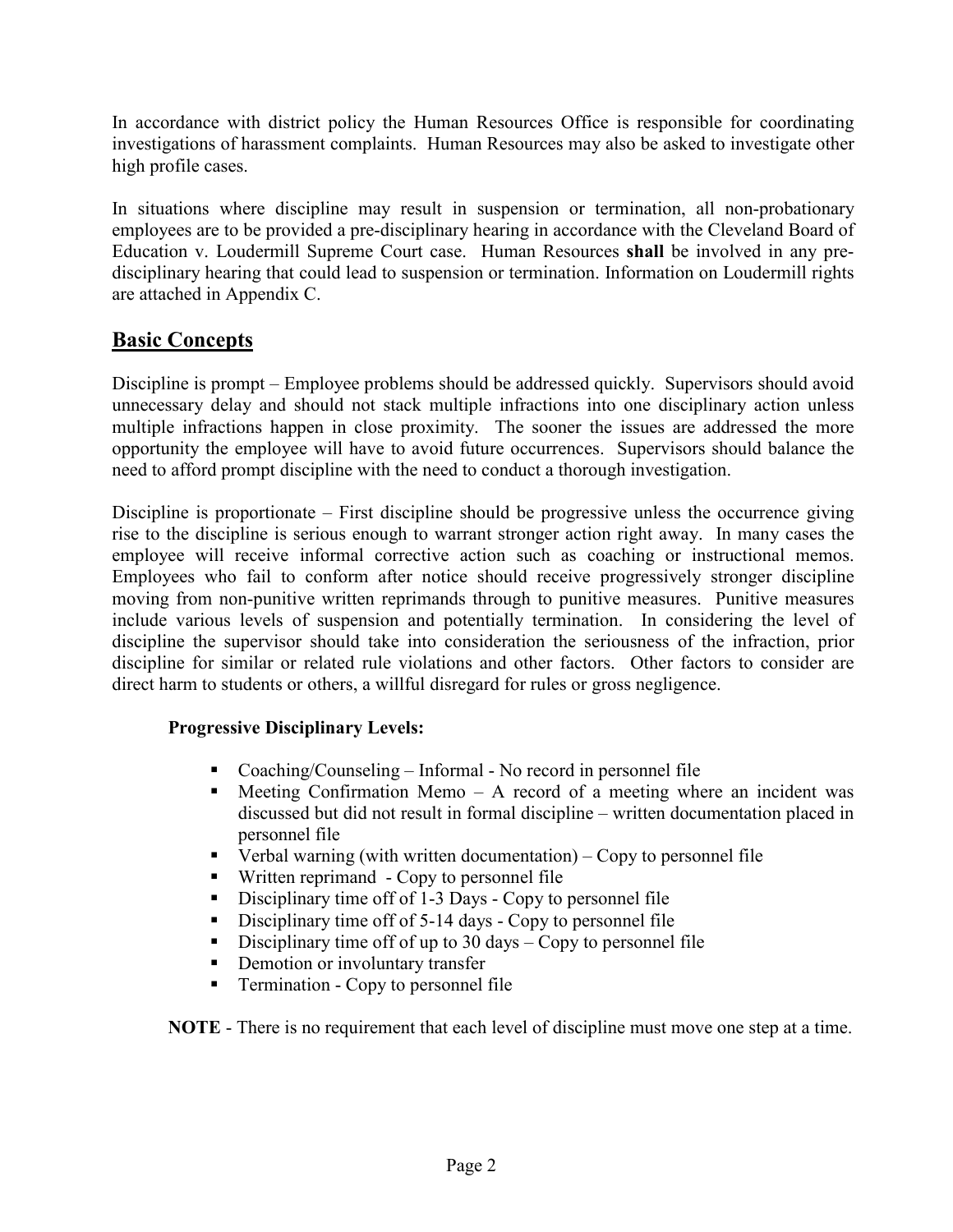Discipline is consistent – The punishment should fit the offense and be assessed based on factors including nature of the offense, the employee's past record, length of service, knowledge of the standards or rules and any extenuating circumstances leading up to the infraction. If lesser or greater levels of discipline are issued the record should indicate the basis for the difference.

A thorough investigation and gathering of the facts – In issuing discipline the employer has the burden of proof. While the standard of proof for criminal conviction is "beyond a reasonable doubt" the burden of proof for employee discipline is generally a lesser standard. Depending on the issue at hand the burden may be: a "preponderance of the evidence"; "just cause standard"; or simply "not arbitrary or capricious". It is advisable to contact Human Resources for guidance as to what the standard of proof would be applied should the discipline be challenged by the employee. A more detailed explanation of the Standards of Proof is provided further in this document.

On occasion it may be necessary to suspend or remove an employee from their duties pending an investigation. In order to protect students and coworkers from potential harm, it is better to remove an employee from duty than to keep the employee in their normal work environment. In nearly all situations the employee is placed on paid administrative leave. The employee should be told to remain available for contact during their paid administrative leave.

Allow the Employee and Union an opportunity to be heard – Both Weingarten and Loudermill rights give the employee and their union an opportunity for participation and input in the investigation and disciplinary process. If an employee requests to have a union representative during an investigatory interview the interview shall be delayed until arrangements can be made to have a union representative present. Supervisors should provide an employee with written documentation and notice of any charges being made against the employee and scheduled hearing dates. A minimum of 24 hours shall be allowed between the issuing of charges and a predisciplinary hearing.

Consider allowing other supervisors to provide input into the decision – in some situations employees report to other supervisors or have had others who have in the past supervised the employee. For discipline to be effective it is advisable to consult with others as to the proper level of discipline necessary to affect positive change.

## **Documentation**

All formal discipline must be maintained in the employee's personnel folder in the Human Resources office. All records maintained in the employee's personnel folder shall be maintained in accordance with the Bullard-Plawecki Employee Right to Know Act (Act 397 of 1978 – MCL 423.500-512).

Supervisors may maintain a record of "informal" discipline as referenced above. These records are kept in the sole possession of the maker of the record and are not accessible or shared with other persons. Records kept by supervisors may be added to the employee's personnel file provided it is done so within 6 months of the occurrence. The employee shall be notified if a supervisor adds a record to the employee's personnel file.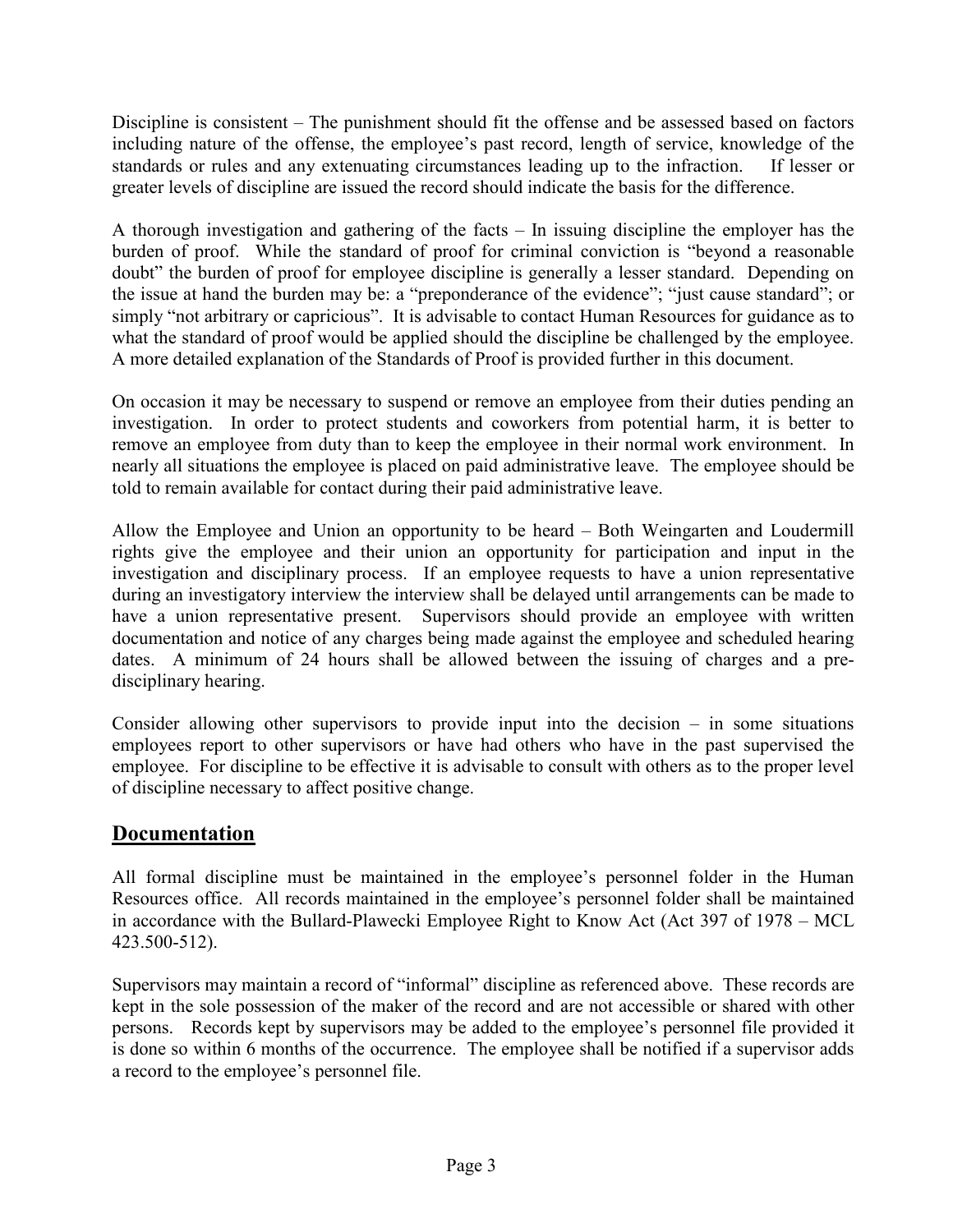Employees have the right to add a written statement to any disciplinary statement contained in their personnel folder. In accordance with the Bullard-Plawecki right to know act (Act 397 of 1978, MCL 423.505) the employee's written statement is limited to five sheets of 8.5" x 11" paper.

When documenting a performance problem it may be helpful to give instructions on proper behavior or develop, along with the employee, a performance improvement plan. Most effective performance improvement plans include expectations of the supervisor and additional training or resources to be provided to assure improvement. If a performance improvement plan is developed it is essential that the supervisor provide follow up to the employee on their progress.

## **Types of Meetings/Hearings**

During the investigation and disciplinary process there are several types of meetings in which an employee may be requested or compelled to attend. Some of these meetings are part of the due process procedures and afford the employee rights to representation others are optional for the employee.

**Investigatory meetings** – A supervisor or assigned investigator may question a union employee at any time for any valid reason. Should the purpose of the investigation be to obtain information which could be used as the basis for discipline or asks an employee to defend his or her conduct, an employee has a right to a union representative. This is known as a Weingarten right and is covered in more detail in appendix A. It is the employee's responsibility to ask for representation. Managers should advise the employee of the purpose of any investigatory meeting.

An employee who is called as a witness who is not the subject of the investigation is not entitled to representation. Should a witness request representation, investigators may want to allow a representative to protect the investigation should information be obtained that may, unknowingly, lead to discipline of the witness.

**Pre-Disciplinary Hearing** – Once an investigation has reached the level where charges are being made, an employee facing potential unpaid suspension or discharge is entitled to a pre-disciplinary hearing. The purpose of the hearing is to afford the employee an opportunity to review the charges and provide a response. This hearing is afforded all non-probationary public employees under the 5<sup>th</sup> amendment of the US constitution. This hearing is referred by many as a Loudermill hearing and is covered in more detail in Appendix B.

Some supervisors may want to afford an employee not facing discharge or unpaid time off with a pre-disciplinary hearing prior to issuing discipline. With the goal of issuing effective corrective discipline, it is important to afford an employee and opportunity to he heard and respond to charges prior to the issuance of discipline. Although not required, allowing an employee an opportunity to give a statement prior to a final decision can make the corrective discipline more effective. The allowance of a pre-disciplinary statement by the employee can also open up constructive communication and reduce the likelihood of a grievance or other challenge to the discipline.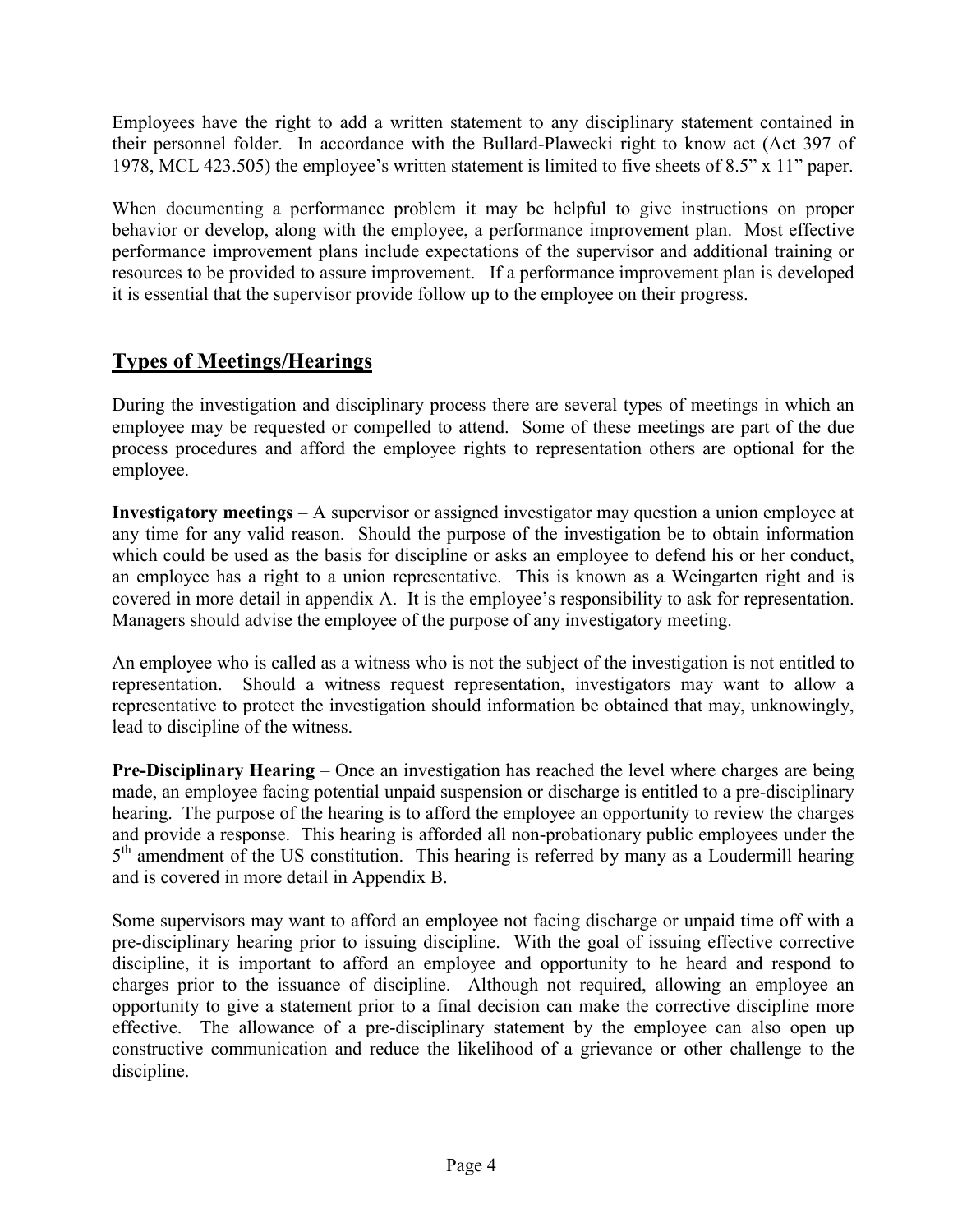## **Post Disciplinary Procedures**

After an employee is issued discipline they may exercise their rights under their collective bargaining agreement to grieve the discipline. The employee's collective bargaining agreement will dictate the procedure in each grievance step. In the event a grievance reaches the arbitration phase the burden of proof is placed on the employer.

Regardless of the outcome of any grievance procedure an employee has the right to add a written statement to any disciplinary statement contained in their personnel folder.

Under the Michigan Teacher Tenure Act (Recently revised) tenured school teachers are allowed to appeal time off discipline of 15 or more consecutive days or 30 or more total days in a school year.

### **Standards of Proof**

When issuing and defending disciplinary actions against an employee the burden of proof is on the employer. Those standards may be somewhat subjective and may vary based on the seriousness of the infraction and the level of discipline. The standard of proof is sometimes established by union contract or state law. The hearing officer may also determine the standard of proof. The following are the most common standards of proof:

**Beyond a reasonable doubt.** Part of jury instructions in all criminal trials, in which the jurors are told that they can only find the defendant guilty if they are convinced "beyond a reasonable doubt" of his or her guilt. Sometimes referred to as "to a moral certainty," the phrase is fraught with uncertainty as to meaning, but try: "you better be damned sure." By comparison it is meant to be a tougher standard than "preponderance of the evidence" used as a test to give judgment to a plaintiff in a civil (non-criminal) case

**Preponderance of the evidence** The greater weight of the evidence required in a civil (noncriminal) lawsuit for the Trier of fact (jury or judge without a jury) to decide in favor of one side or the other. This preponderance is based on the more convincing evidence and its probable truth or accuracy, and not on the amount of evidence. Thus, one clearly knowledgeable witness may provide a preponderance of evidence over a dozen witnesses with hazy testimony, or a signed agreement with definite terms may outweigh opinions or speculation about what the parties intended. Preponderance of the evidence is required in a civil case and is contrasted with "beyond a reasonable doubt," which is the more severe test of evidence required to convict in a criminal trial. No matter what the definition stated in various legal opinions, the meaning is somewhat subjective.

**Just Cause Standard** - A reasonable and lawful ground for action.

Appearing in statutes, contracts, and court decisions, the term *just cause* refers to a standard of reasonableness used to evaluate a person's actions in a given set of circumstances. If a person acts with just cause, her or his actions are based on reasonable grounds and committed in Good Faith. Whether just cause exists must be determined by the courts through an evaluation of the facts in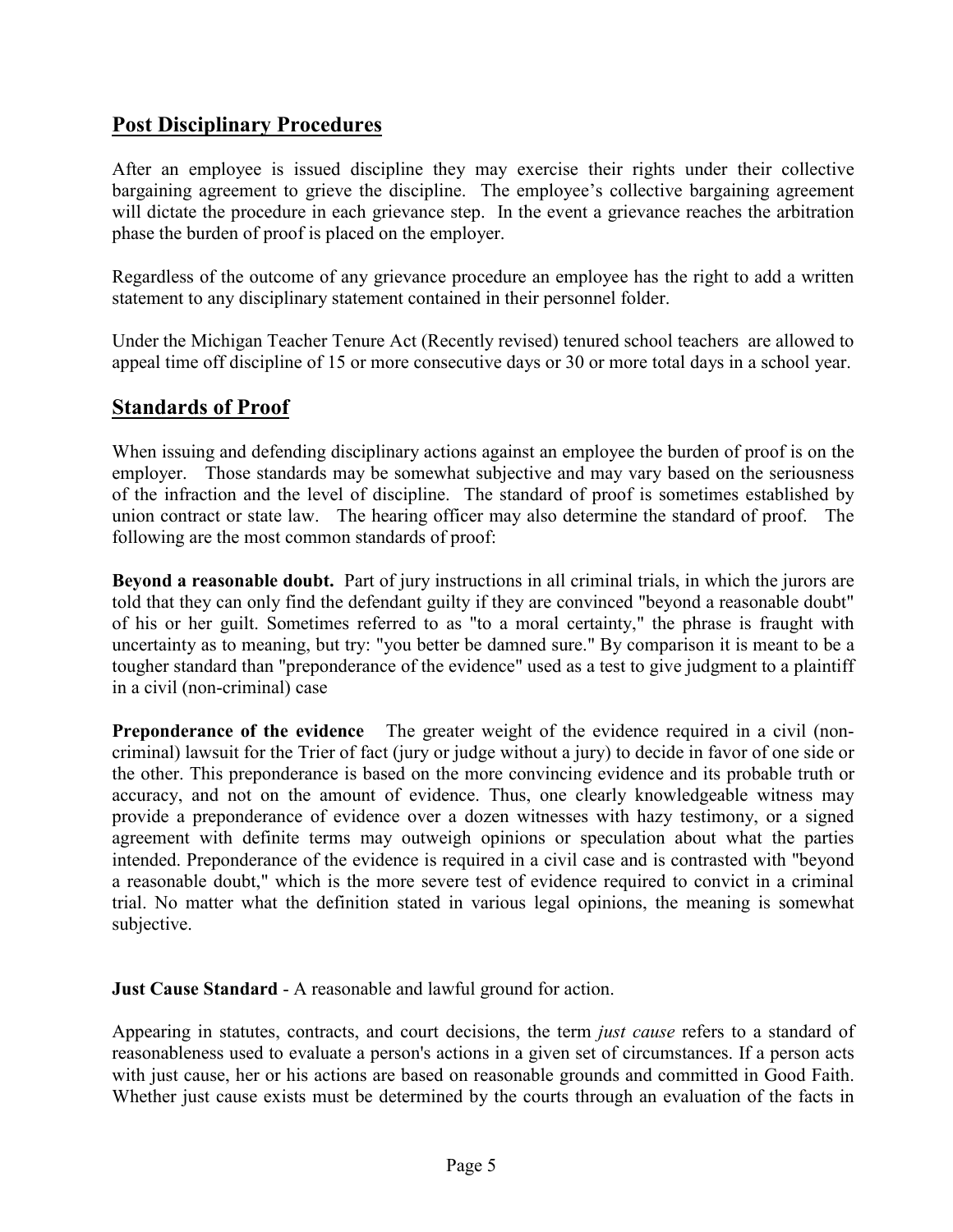each case. For example, in *Dubois v. Gentry*, 182 Tenn. 103, 184 S.W. 2d 369 (1945), the Supreme Court of Tennessee faced the question of whether a plaintiff who leased a filling station had acted with just cause in terminating a lease contract. The defendant station owner argued that the plaintiff had no right under the terms of the lease to terminate it. The court found that the plaintiff had just cause to terminate the lease because the effort supporting World War II had created an employee shortage and wartime rationing had placed restrictions on gasoline and automobile parts, making it unprofitable to operate the station.

The term *just cause* frequently appears in Employment Law. Employment disputes often involve the issue of whether an employee's actions constituted just cause for discipline or termination. If the employer was required to have just cause for its action and punished the worker without just cause, a court may order the employer to compensate the worker. LABOR UNIONS typically negotiate for a contract provision stating that an employee cannot be fired absent just cause.

#### **Seven Tests for Just Cause**

- 1. Was the employee adequately forewarned of the consequences of his conduct? The warning may be given orally or in printed form. An exception may be made for certain conduct such as insubordination, drinking on the job or coming to work drunk or on drugs.
- 2. Was the employer's rule reasonably related to efficient and safe operations?
- 3. Did management investigate before administering discipline and did the employee violate a rule or order?
- 4. Was the investigation fair, thorough and objective?
- 5. Did the investigation produce substantial evidence of guilt?
- 6. Were the rules orders and penalties applied evenhandedly?
- 7. Was the penalty reasonably related to the seriousness of the offense and the employee's past record?

**Arbitrary and Capricious** means doing something according to one's will or caprice and therefore conveying a notion of a tendency to abuse the possession of power.

In U.S this is one of the basic standards for review of appeals. Under the "arbitrary and capricious" standard, the finding of a lower court will not be disturbed unless it has no reasonable basis. When a judge makes a decision without reasonable grounds or adequate consideration of the circumstances, it is said to be arbitrary and capricious and can be invalidated by an appellate court on that ground. In other words there should be absence of a rational connection between the facts found and the choice made. There should be a clear error of judgment; an action not based upon consideration of relevant factors and so is arbitrary, capricious, an abuse of discretion or otherwise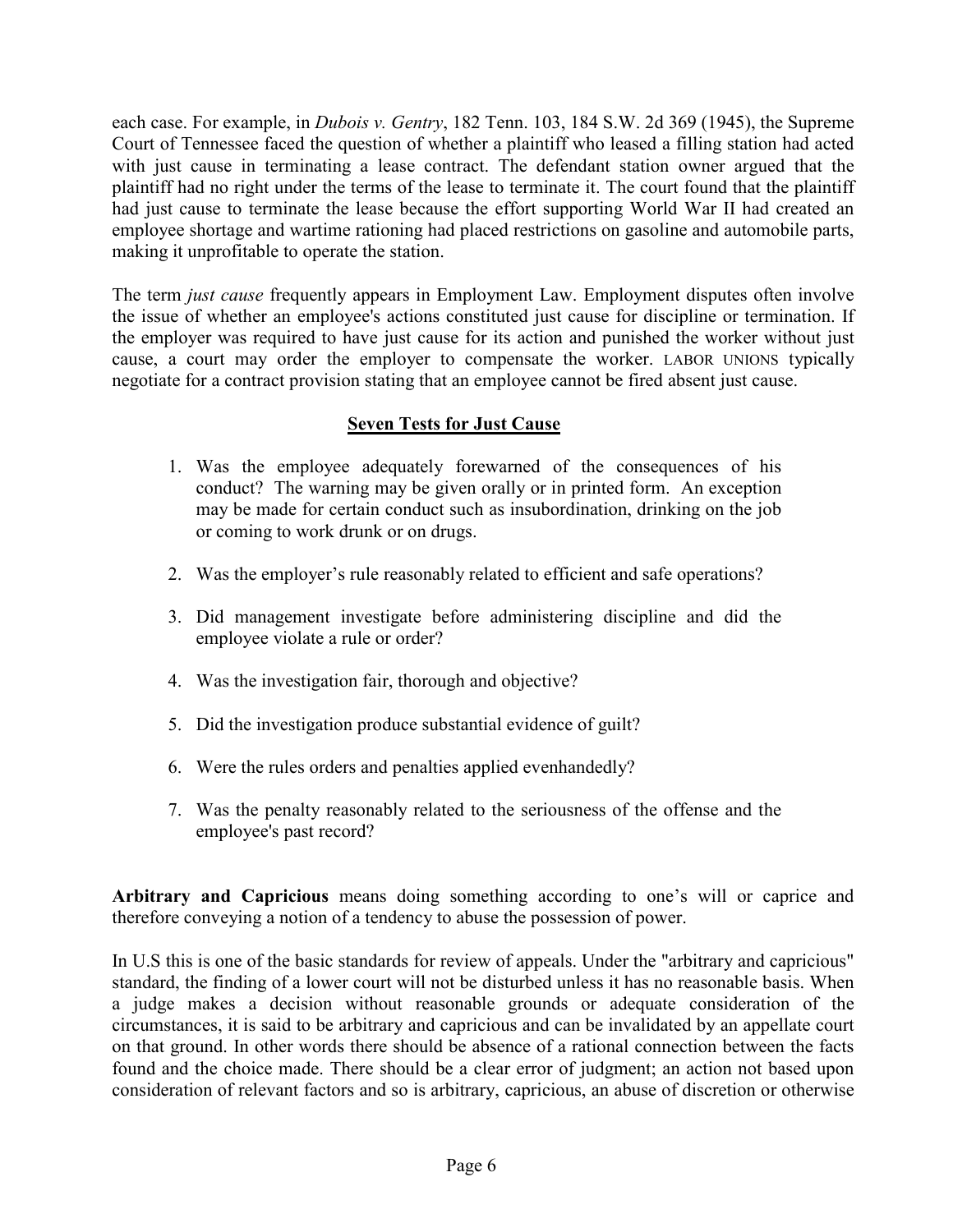not in accordance with law or if it was taken without observance of procedure required by law. [Natural Resources Defense Council, Inc. v. United States EPA, 966 F.2d 1292, 1297 (9th Cir. 1992)] There is, however, no set standard for what constitutes an arbitrary and capricious decision.

Recent Change in the Michigan Tenure Act (2011) sets the burden of proof for disciplinary action taken against a teacher as "**Not** Arbitrary and Capricious". This requires the employer to show that their actions have a reasonable and rational basis. This is considered a lesser standard of proof than Just Cause.

**At Will Employment** means that an employee can be terminated at any time without any reason. It also means that an employee can quit without reason. Employers are not required to provide notice when terminating an at-will employee. At will terminations cannot be based on an employees protected status under state or federal civil rights laws.

Probationary employees and other district employees who are not under contract or policy granting a standard of proof required for discharge are considered at will employees.

#### **Human Resources Contact Numbers:**

Glenn Maleyko – Director of Human Resources Office # (313) 827-3068

Robert Seeterlin – Assistant Director of Human Resources Office # (313) 827-3036

Ruth Bankhead – Human Resources Supervisor Office # (313) 827-3070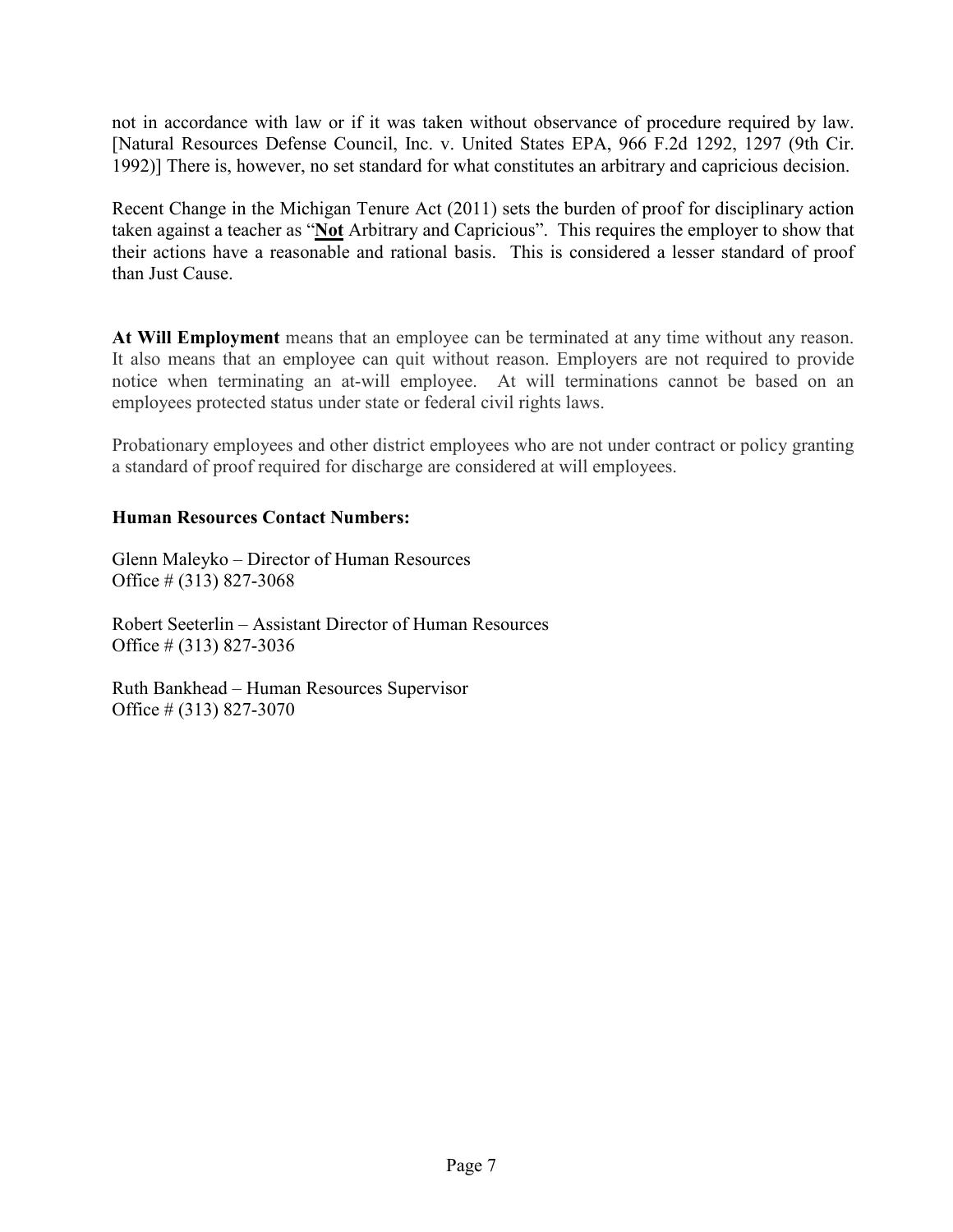## **Appendix A**

#### **BULLARD-PLAWECKI EMPLOYEE RIGHT TO KNOW ACT**

#### **Act 397 of 1978**

AN ACT to permit employees to review personnel records; to provide criteria for the review; to prescribe the information which may be contained in personnel records; and to provide penalties. *The People of the State of Michigan enact:*

#### **423.501 Short title; definitions.**

Sec. 1.

(1) This act shall be known and may be cited as the "Bullard-Plawecki employee right to know act".

(2) As used in this act:

(a) "Employee" means a person currently employed or formerly employed by an employer.

(b) "Employer" means an individual, corporation, partnership, labor organization, unincorporated association, the state, or an agency or a political subdivision of the state, or any other legal, business, or commercial entity which has 4 or more employees and includes an agent of the employer.

(c) "Personnel record" means a record kept by the employer that identifies the employee, to the extent that the record is used or has been used, or may affect or be used relative to that employee's qualifications for employment, promotion, transfer, additional compensation, or disciplinary action. A personnel record shall include a record in the possession of a person, corporation, partnership, or other association who has a contractual agreement with the employer to keep or supply a personnel record as provided in this subdivision. A personnel record shall not include:

(i) Employee references supplied to an employer if the identity of the person making the reference would be disclosed.

(ii) Materials relating to the employer's staff planning with respect to more than 1 employee, including salary increases, management bonus plans, promotions, and job assignments.

(iii) Medical reports and records made or obtained by the employer if the records or reports are available to the employee from the doctor or medical facility involved.

(iv) Information of a personal nature about a person other than the employee if disclosure of the information would constitute a clearly unwarranted invasion of the other person's privacy.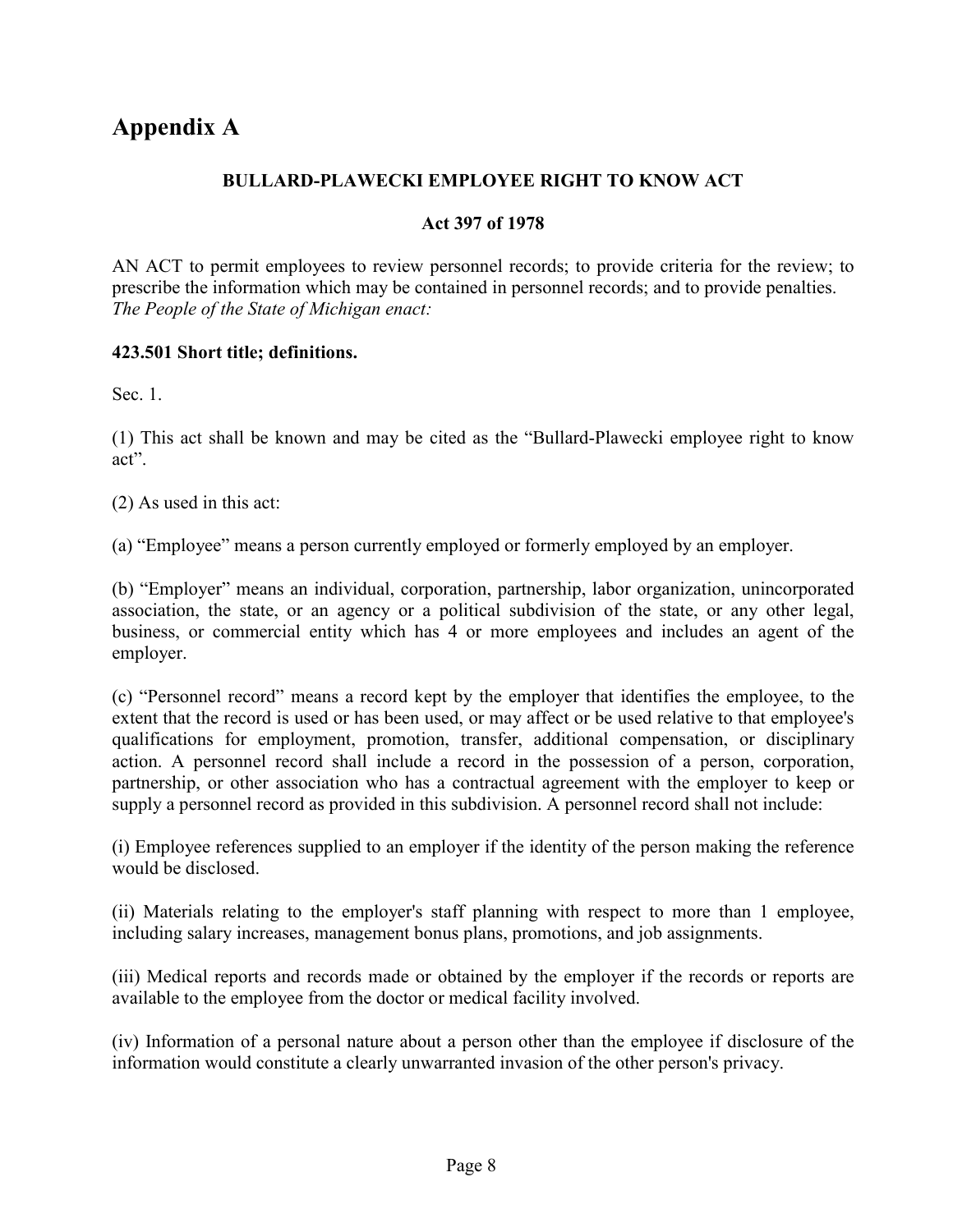(v) Information that is kept separately from other records and that relates to an investigation by the employer pursuant to section 9.

(vi) Records limited to grievance investigations which are kept separately and are not used for the purposes provided in this subdivision.

(vii) Records maintained by an educational institution which are directly related to a student and are considered to be education records under section 513(a) of title 5 of the family educational rights and privacy act of 1974, 20 U.S.C. 1232g.

(viii) Records kept by an executive, administrative, or professional employee that are kept in the sole possession of the maker of the record, and are not accessible or shared with other persons. However, a record concerning an occurrence or fact about an employee kept pursuant to this subparagraph may be entered into a personnel record if entered not more than 6 months after the date of the occurrence or the date the fact becomes known.

#### **423.502 Personnel record information excluded from personnel record; use in judicial or quasi-judicial proceeding.**

Sec. 2. Personnel record information which was not included in the personnel record but should have been as required by this act shall not be used by an employer in a judicial or quasi-judicial proceeding. However, personnel record information which, in the opinion of the judge in a judicial proceeding or in the opinion of the hearing officer in a quasi-judicial proceeding, was not intentionally excluded in the personnel record, may be used by the employer in the judicial or quasi-judicial proceeding, if the employee agrees or if the employee has been given a reasonable time to review the information. Material which should have been included in the personnel record shall be used at the request of the employee.

### **423.503 Review of personnel record by employee.**

Sec. 3. An employer, upon written request which describes the personnel record, shall provide the employee with an opportunity to periodically review at reasonable intervals, generally not more than 2 times in a calendar year or as otherwise provided by law or a collective bargaining agreement, the employee's personnel record if the employer has a personnel record for that employee. The review shall take place at a location reasonably near the employee's place of employment and during normal office hours. If a review during normal office hours would require an employee to take time off from work with that employer, then the employer shall provide some other reasonable time for the review. The employer may allow the review to take place at another time or location that would be more convenient to the employee.

#### **423.504 Copy of information in personnel record; fee; mailing.**

Sec. 4. After the review provided in section 3, an employee may obtain a copy of the information or part of the information contained in the employee's personnel record. An employer may charge a fee for providing a copy of information contained in the personnel record. The fee shall be limited to the actual incremental cost of duplicating the information. If an employee demonstrates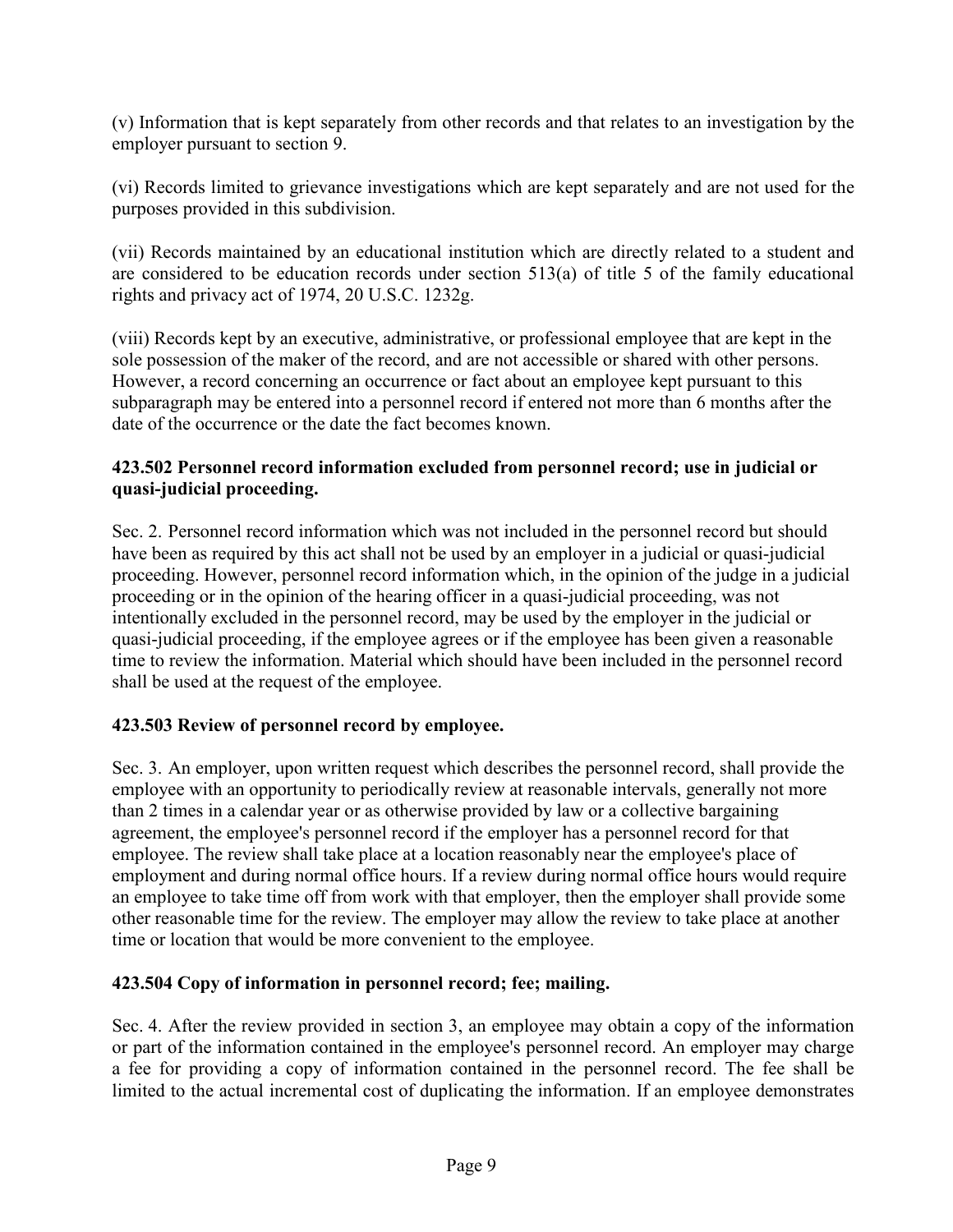that he or she is unable to review his or her personnel record at the employing unit, then the employer, upon that employee's written request, shall mail a copy of the requested record to the employee.

#### **423.505 Disagreement with information contained in personnel record; agreement to remove or correct information; statement; legal action to have information expunged.**

Sec. 5. If there is a disagreement with information contained in a personnel record, removal or correction of that information may be mutually agreed upon by the employer and the employee. If an agreement is not reached, the employee may submit a written statement explaining the employee's position. The statement shall not exceed 5 sheets of 8-1/2-inch by 11-inch paper and shall be included when the information is divulged to a third party and as long as the original information is a part of the file. If either the employer or employee knowingly places in the personnel record information which is false, then the employer or employee, whichever is appropriate, shall have remedy through legal action to have that information expunged.

#### **423.506 Divulging disciplinary report, letter of reprimand, or other disciplinary action; notice; exceptions.**

Sec. 6.

(1) An employer or former employer shall not divulge a disciplinary report, letter of reprimand, or other disciplinary action to a third party, to a party who is not a part of the employer's organization, or to a party who is not a part of a labor organization representing the employee, without written notice as provided in this section.

(2) The written notice to the employee shall be by first-class mail to the employee's last known address, and shall be mailed on or before the day the information is divulged from the personnel record.

(3) This section shall not apply if any of the following occur:

(a) The employee has specifically waived written notice as part of a written, signed employment application with another employer.

(b) The disclosure is ordered in a legal action or arbitration to a party in that legal action or arbitration.

(c) Information is requested by a government agency as a result of a claim or complaint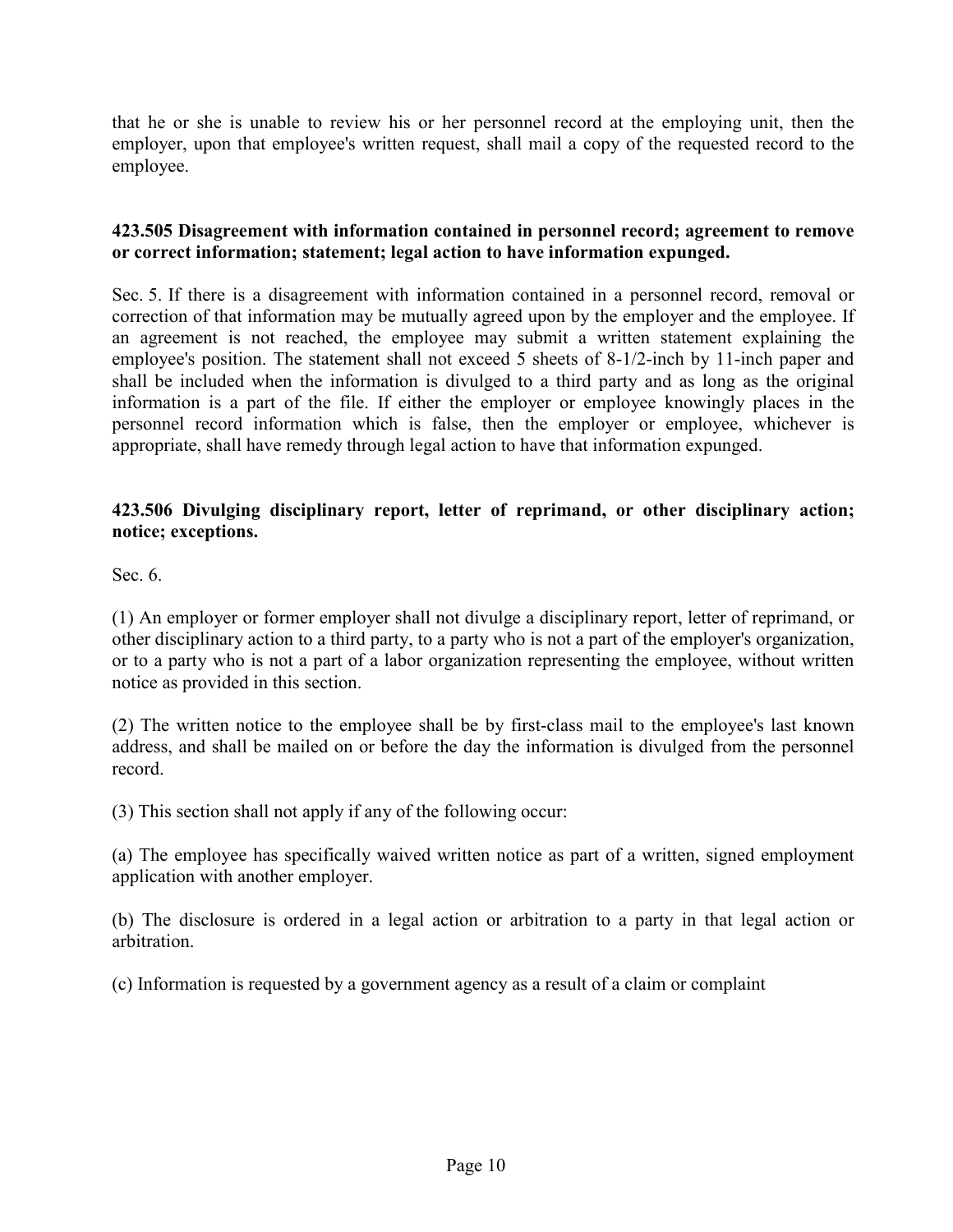#### **423.507 Review of personnel record before releasing information; deletion of disciplinary reports, letters of reprimand, or other records; exception.**

Sec. 7. An employer shall review a personnel record before releasing information to a third party and, except when the release is ordered in a legal action or arbitration to a party in that legal action or arbitration, delete disciplinary reports, letters of reprimand, or other records of disciplinary action which are more than 4 years old.

#### **423.508 Gathering or keeping certain information prohibited; exceptions; information as part of personnel record.**

Sec. 8.

(1) An employer shall not gather or keep a record of an employee's associations, political activities, publications, or communications of non-employment activities, except if the information is submitted in writing by or authorized to be kept or gathered, in writing, by the employee to the employer. This prohibition on records shall not apply to the activities that occur on the employer's premises or during the employee's working hours with that employer that interfere with the performance of the employee's duties or duties of other employees.

(2) A record which is kept by the employer as permitted under this section shall be part of the personnel record.

#### **423.509 Investigation of criminal activity by employer; separate file of information; notice to employee; destruction or notation of final disposition of file and copies; prohibited use of information.**

Sec. 9.

(1) If an employer has reasonable cause to believe that an employee is engaged in criminal activity which may result in loss or damage to the employer's property or disruption of the employer's business operation, and the employer is engaged in an investigation, then the employer may keep a separate file of information relating to the investigation. Upon completion of the investigation or after 2 years, whichever comes first, the employee shall be notified that an investigation was or is being conducted of the suspected criminal activity described in this section. Upon completion of the investigation, if disciplinary action is not taken, the investigative file and all copies of the material in it shall be destroyed.

(2) If the employer is a criminal justice agency which is involved in the investigation of an alleged criminal activity or the violation of an agency rule by the employee, the employer shall maintain a separate confidential file of information relating to the investigation. Upon completion of the investigation, if disciplinary action is not taken, the employee shall be notified that an investigation was conducted. If the investigation reveals that the allegations are unfounded, unsubstantiated, or disciplinary action is not taken, the separate file shall contain a notation of the final disposition of the investigation and information in the file shall not be used in any future consideration for promotion,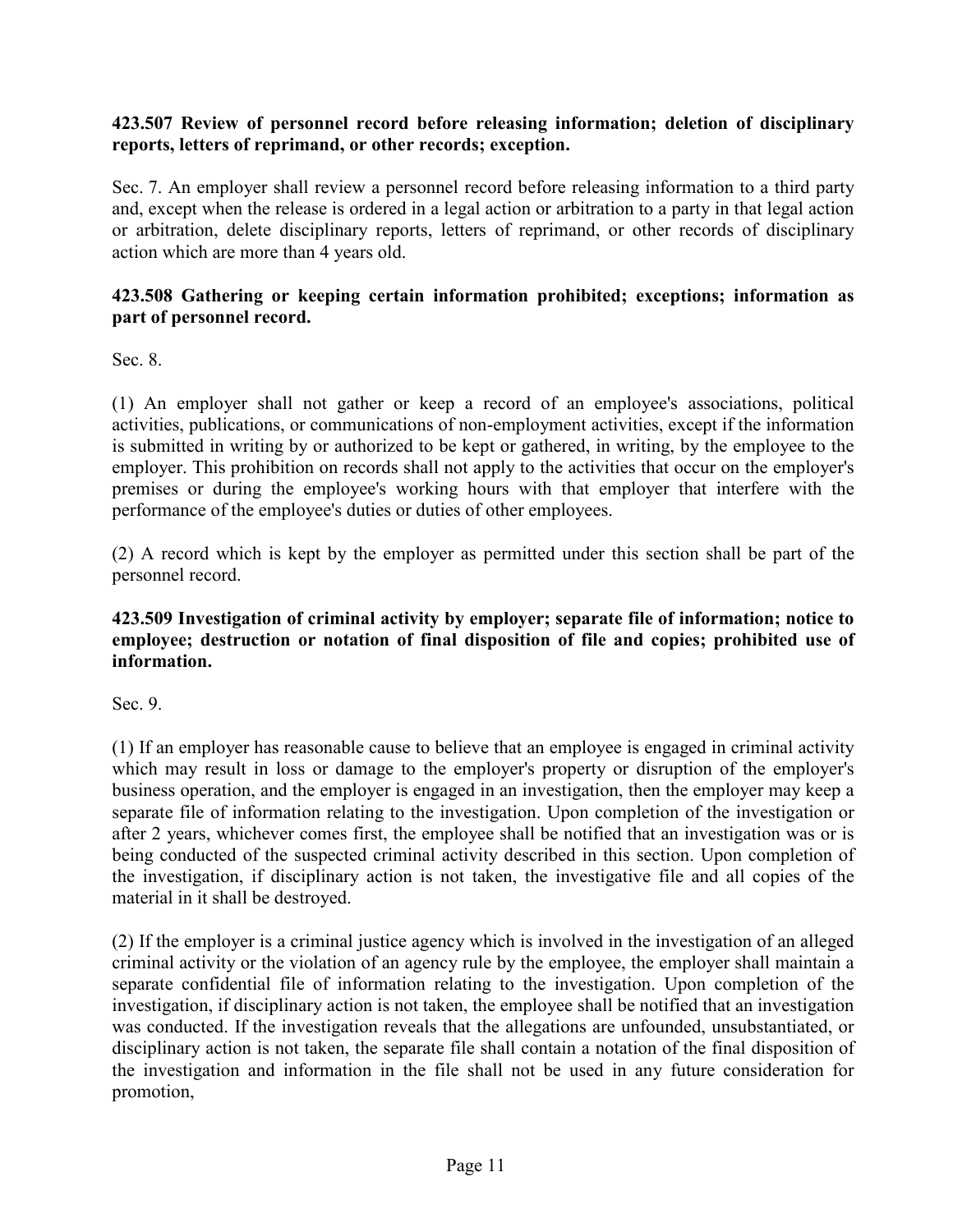#### **423.510 Right of access to records not diminished.**

Sec. 10. This act shall not be construed to diminish a right of access to records as provided in Act No. 442 of the Public Acts of 1976, being sections 15.231 to 15.246 of the Michigan Compiled Laws, or as otherwise provided by law.

#### **423.511 Violation; action to compel compliance; jurisdiction; contempt; damages.**

Sec. 11. If an employer violates this act, an employee may commence an action in the circuit court to compel compliance with this act. The circuit court for the county in which the complainant resides, the circuit court for the county in which the complainant is employed, or the circuit court for the county in which the personnel record is maintained shall have jurisdiction to issue the order. Failure to comply with an order of the court may be punished as contempt. In addition, the court shall award an employee prevailing in an action pursuant to this act the following damages:

(a) For a violation of this act, actual damages plus costs.

(b) For a willful and knowing violation of this act, \$200.00 plus costs, reasonable attorney's fees, and actual damages.

#### **423.512 Effective date.**

Sec. 12. This act shall take effect January 1, 1979.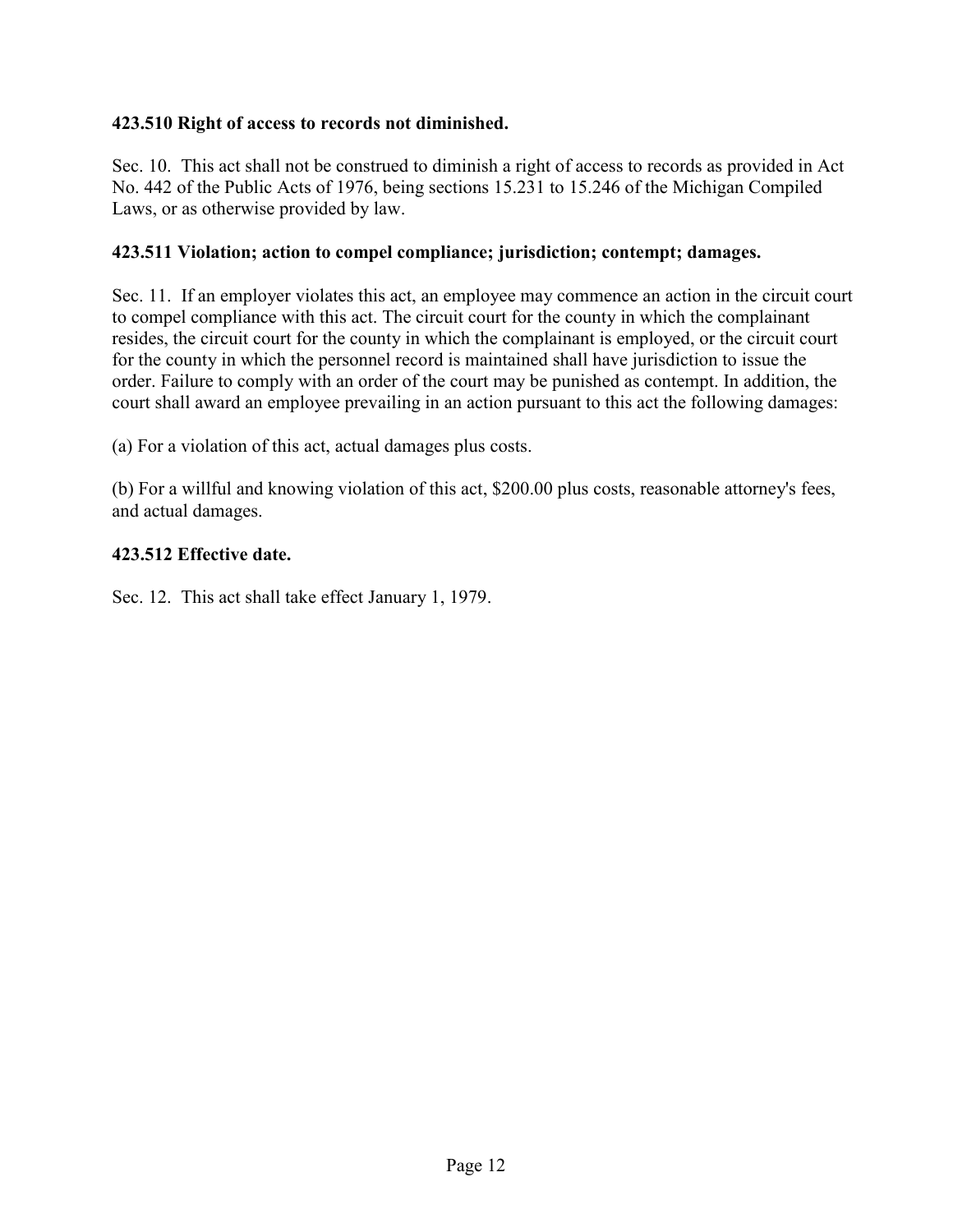## **Appendix B**

## **Weingarten Rights. An Employees Right To Union Representation**

Despite Justice Brennan delivering the Weingarten opinion over a quarter century ago, it still remains a pivotal case today. Weingarten established that a worker is entitled to have a union representative present at an investigatory interview. An investigatory interview occurs anytime a supervisor questions an employee to obtain information which could be used as the basis for discipline or asks an employee to defend his or her conduct.

Weingarten has its roots in section 7 of the National Labor Relations Act, which guarantees the right of employees to act in concert for mutual aid and protection. The denial of this right has a reasonable tendency to interfere with, restrain and coerce employees in violation of Section 8(a)(1) of the Act. Therefore, it is a serious violation of the employee's individual right to engage in concerted activity by seeking the assistance of his or her statutory representative if the employer denies the employee's request and compels the employee to appear unassisted at an interview which may put his job security in jeopardy.

It should be noted that an employee's Weingarten Rights are limited to situations where the employee reasonably believes that the investigation will result in disciplinary action. This condition eliminates application of the rule to run-of-the-mill conversations such as the giving of instructions or needed corrections of work technique.

For Weingarten to apply, employees must request a union representative before or during an interview. It is the employee's responsibility to know his rights and to make the request. There is no requirement that management inform an employee of this right. The Supreme Court also said that an employer may go so far as to advise the employee that it will not proceed with the interview unless the employee is willing to enter the interview unaccompanied by his representative, thus leaving the employee with the choice between being interviewed without his representative, or having no interview and forgoing any benefits that might be derived from one.

Management basically has three options when an employee requests the presence of a union representative:

- (1) Call off the interview,
- (2) Stop questioning until the representative arrives, or,
- (3) Tell the employee that it will call off the interview unless the employee voluntarily gives up his/her rights to a union representative.

Management should also be aware of the following: union reps are allowed to assist and counsel during an interview and are not limited to observation; management must inform the union representative of the subject of the investigatory interview; and union reps may advise employees on how to answer a question but may not tell them what to answer.

#### **MASB June 2000**